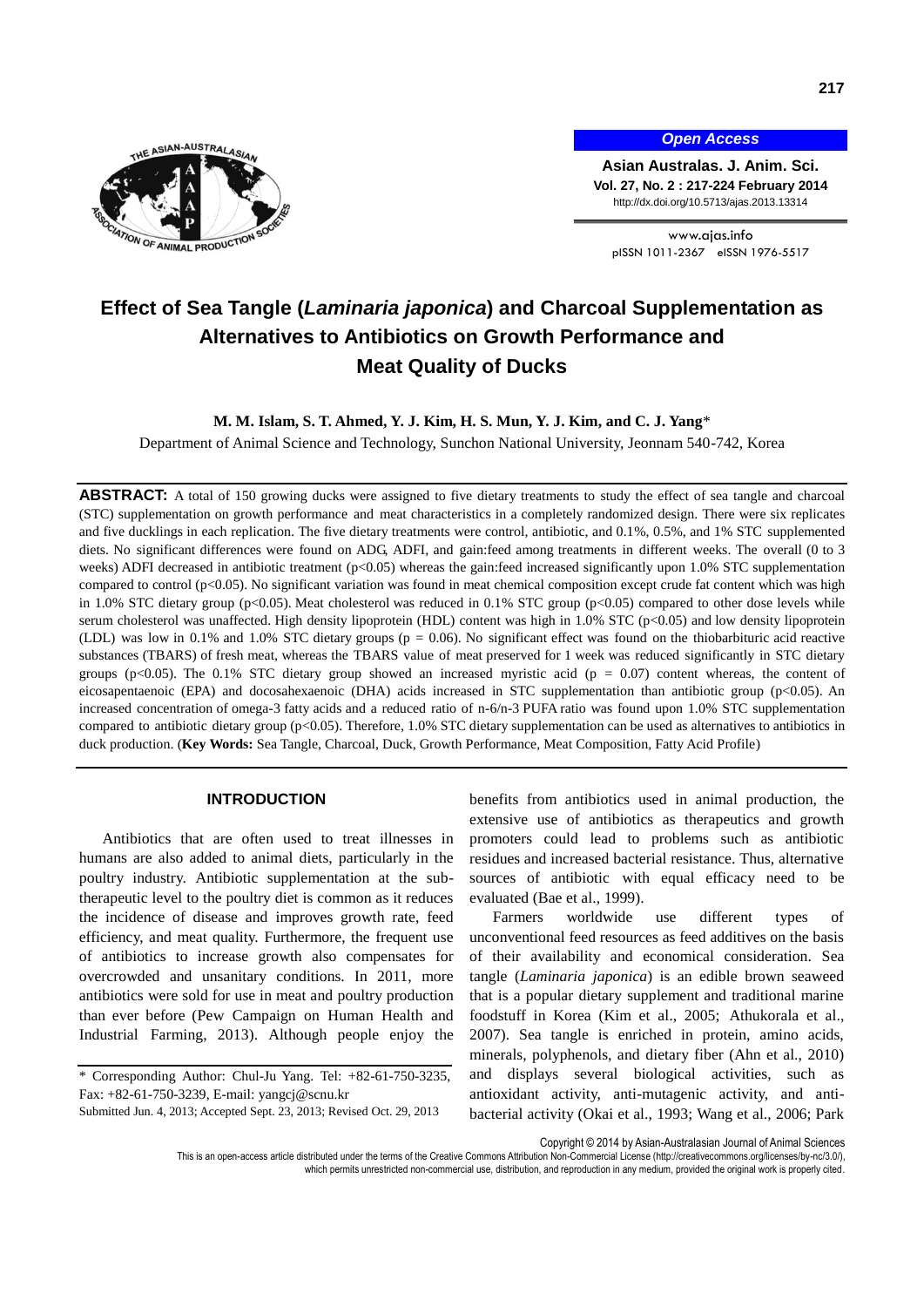et al., 2009). Seaweed contains many different types of polysaccharides having chemical structures related to the corresponding taxonomic classification of algae and their cell structures (Ferreira et al., 2012; Wijesinghe et al., 2012). Polysaccharides can act as prebiotics (substances that stimulate the growth of beneficial bacteria in the digestive tract) and exert growth-promoting as well as healthimproving effects (Vidanarachchi et al., 2009). Many are soluble dietary fibers and have positive effects in the digestive tracts of animals (i.e. alginic acid). Asar (1972) reported that supplementation of 4% seaweeds in chicken diet increased body weight gain whereas Tomova et al. (1980) reported no adverse effect of supplementation 3% and 4% seaweed meal in broiler diet on FCR and slaughter traits. Maurice et al. (1984) concluded that sun dried *Brazilian elodea* can be used in broiler diets at 5% without adversely affecting growth, FCR or dressing percentage. Gu et al. (1988) concluded that 2% of marine algae meal improved broiler performance and dressing percentage. Seaweed can be used in starter and finisher duck diets up to 12% and 15% without adversely affecting growth performance and carcass quality (EI-Deek and Brikaa, 2009). It is well known that activated charcoal, obtained by treating charcoal with chemicals, is capable of binding to toxins, intestinal gases, and fat due to its highly absorbent structural characteristics (Blacow, 1972). Activated charcoal is a universal adsorbent as it can bind with a variety of molecules (Chandy and Sharma, 1998). Dietary inclusion of wood charcoal in broiler diet improved broiler performance (Kutlu and Ü nsal, 1998). Therefore, the objective of this study was to evaluate the potential of sea tangle and charcoal (STC) supplementation as alternatives to antibiotics in ducks in order to meet the demands of the poultry industry in countries where excessive amounts of antibiotics are used as growth promoters.

# **MATERIALS AND METHODS**

### **Birds, diets, and experimental design**

A total of 150 growing ducks (Cherry berry, SUPER M3 F1; 22 days old) were used for a period of 3 weeks. The ducklings were assigned to five dietary treatments with six replications of five ducklings in each following a completely randomized design. Sea tangle (edible powder) and charcoal (livestock feed grade) were purchased from Suncheon, South Korea. Charcoal was ground and mixed with sea tangle (1:1) and used at the levels of 0.1%, 0.5%, and 1.0% with the basal diet. There were five dietary treatment groups: Control (basal diet), antibiotic (basal diet +0.01% Chlortetracycline), 0.1% STC (basal diet+0.1% STC), 0.5% STC (basal diet+0.5% STC), and 1.0% STC (basal diet+1.0% STC). The composition of sea tangle and wood charcoal are represented in Table 1. All diets were

**Table 1.** Chemical composition of sea tangle (*Laminaria japonica*) and wood charcoal (%)

| Parameters   | Sea tangle | Charcoal |
|--------------|------------|----------|
| Moisture     | 91.00      | 10.00    |
| CP           | 1.10       |          |
| Crude fat    | 0.20       |          |
| Carbohydrate | 3.60       |          |
| Crude ash    | 3.50       | 3.00     |
| Carbon       |            | 85.00    |
| Volatilize   |            | 2.00     |
| pH           |            | $8-9$    |
|              |            |          |

formulated to meet or exceed the nutrient requirements of growing ducks (NRC, 1994). The ingredients and chemical composition of the diets are shown in Table 2.

## **Measurements and analysis**

*Growth performance*: Body weights were measured on a weekly basis from the beginning to end of the experiment. Feed intake was determined by measuring feed residue on a weekly basis from the start of the experiment. Gain:feed was obtained dividing the body weight gain by feed intake.

*Duck breast muscle composition*: At the end of the

**Table 2.** Ingredients and chemical composition of basal diet (grower)

| Ingredients (% fed basis)                        | Grower   |  |
|--------------------------------------------------|----------|--|
| Yellow corn                                      | 49.59    |  |
| Wheat                                            | 15.02    |  |
| Wheat flour                                      | 3.00     |  |
| Soybean meal                                     | 18.25    |  |
| Rice polish                                      | 4.6      |  |
| Corn gluten                                      | 4.69     |  |
| Tallow                                           | 1.52     |  |
| Limestone                                        | 1.10     |  |
| DL-methionine                                    | 0.14     |  |
| Mineral $mix1$                                   | 0.10     |  |
| Vitamin mix <sup>2</sup>                         | 0.10     |  |
| Salt                                             | 0.33     |  |
| Choline 50%                                      | 0.10     |  |
| Dicalcium phosphate                              | 1.46     |  |
| Chemical composition (as fed basis) <sup>3</sup> |          |  |
| $ME$ (kcal/kg)                                   | 3,100.00 |  |
| CP <sub>%</sub>                                  | 18.00    |  |
| Lysine %                                         | 0.72     |  |
| Calcium %                                        | 0.85     |  |
| Phosphorus %                                     | 0.63     |  |

<sup>1</sup> Mineral mixture provided the following nutrients per kg of diet: Fe 84 mg, Zn 72 mg, Mn 96 mg, Cu 9 mg, I 1.2 mg, Se 0.2 mg.

<sup>2</sup> Vitamin mixture provided the following nutrients per kg of diet: Vitamin A 10,000 IU, Vitamin D<sub>3</sub> 2,300 IU, Vitamin E 20 IU, Vitamin K<sub>3</sub> 2 mg, Vitamin  $B_1$  2 mg, Vitamin  $B_2$  5 mg, Vitamin  $B_6$  3.3 mg, Vitamin  $B_{12}$  0.02 mg, Pantothenic acid 12 mg, Niacin 30 mg, Bio 0.12 mg, Folic acid 0.7 mg.

<sup>3</sup> Calculated values.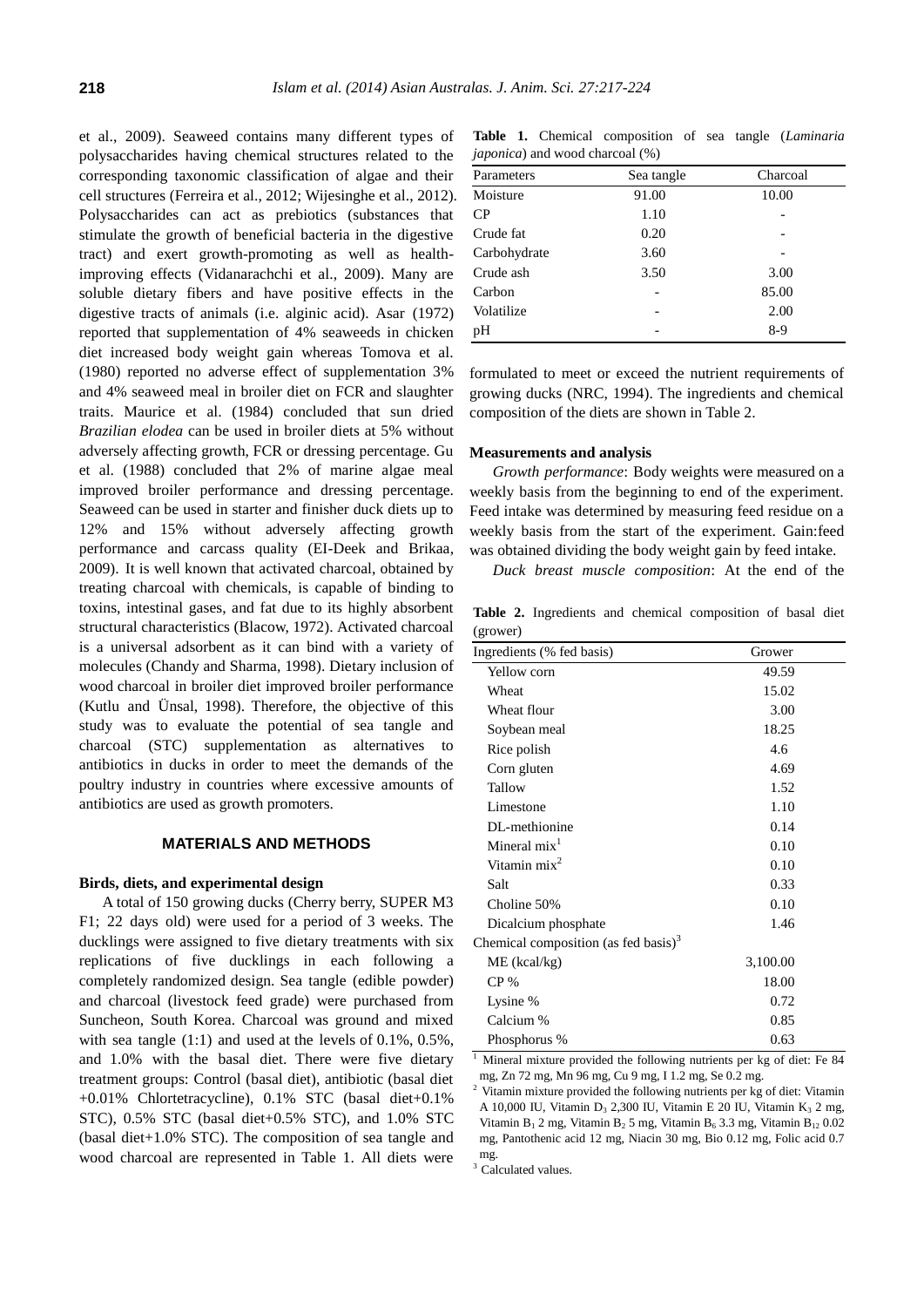experiment, ducklings were slaughtered and breast muscle samples were collected. Moisture, CP, crude fat, and ash percentage of meat samples were analyzed according to Association of Analytical Communities (AOAC, 2000) methods. The cholesterol content of breast meat was determined by gas chromatography (DS 6200, Donam, South Korea), according to the method described by Yang et al. (2003).

*Serum biochemical parameters and oxidative stability of duck meat*: Blood samples were obtained at the end of the experiment by wing puncture and centrifuged at 3,000 rpm for 20 min. Serum was collected and then analyzed for total cholesterol, high-density lipoprotein (HDL), and lowdensity lipoprotein (LDL) concentrations by using a blood analyzer (COBAS MIRA; Roche, Mannheim, Germany). To determine the oxidative stability of duck meat, breast meat samples were preserved in the refrigerator at  $4.5^{\circ}$ C, and thiobarbituric acid reactive substances (TBARS) of meat were assayed for fresh meat as well as on day 7 according to the method of Sarker and Yang (2011). TBARS values were expressed as micromoles of malondialdehyde (MDA) per 100 g of meat sample.

*Fatty acid composition*: Fatty acid composition was determined from breast meat by the methyl ester extraction method according to Yang et al. (2003). Fatty acids were identified by matching their retention times with those of their relative standards (PUFA-2, Animal Source, SUPELCO, Bellefonte, PA, USA) as well as by following the Food Composition Table (NRLSI, 2002).

#### **Statistical analysis**

Data were analyzed using the general linear models of SAS Institute (2003) to estimate variance components with a completely randomized design. Orthogonal contrasts were used to study the dietary effects and treatment means were computed with the LSMEANS option. Variability in the data were expressed as SE, and a probability level of p<0.05 was considered as statistically significant, whereas a trend was expressed when  $p<0.10$ .

# **RESULTS**

#### **Growth performance**

ADG, ADFI, and gain:feed were considered as growth parameters of duck in this experiment. The performances of growing ducks are shown in Table 3. Results showed that there was no significant variation in ADG, ADFI, or gain:feed of duck meat on weekly basis. The ADFI of ducks was significantly reduced in antibiotic treatment group compared to control ( $p = 0.08$ ) and STC dietary groups (p<0.05). The gain:feed of ducks were significantly increased in antibiotic group compared to control dietary group  $(p<0.05)$  while it was also significantly increased in STC supplementation particularly in 1.0% STC dietary group ( $p = 0.07$ ) compared with the control.

**Table 3.** Least squares means for the effect of dietary sea tangle (*L. japonica*) and charcoal supplementation on growth performance of  $ducks<sup>1</sup>$ 

|                          |                  |                  |      | STC(%) |      |                 | Orthogonal contrast <sup>5</sup> |                      |                                 |                      |  |
|--------------------------|------------------|------------------|------|--------|------|-----------------|----------------------------------|----------------------|---------------------------------|----------------------|--|
|                          | CON <sup>2</sup> | ANT <sup>3</sup> | 0.1  | 0.5    | 1.0  | $\mathrm{SE}^4$ | Treatments                       | CON vs<br><b>STC</b> | ANT <sub>vs</sub><br><b>STC</b> | Within<br><b>STC</b> |  |
| $0-1$ week               |                  |                  |      |        |      |                 |                                  |                      |                                 |                      |  |
| ADG $(g/d)$              | 133              | 130              | 136  | 132    | 139  | 6.57            | <b>NS</b>                        | <b>NS</b>            | <b>NS</b>                       | <b>NS</b>            |  |
| ADFI $(g/d)$             | 193              | 186              | 195  | 189    | 192  | 4.22            | <b>NS</b>                        | <b>NS</b>            | <b>NS</b>                       | <b>NS</b>            |  |
| Gain:feed                | 0.69             | 0.70             | 0.69 | 0.70   | 0.73 | 0.04            | <b>NS</b>                        | <b>NS</b>            | <b>NS</b>                       | <b>NS</b>            |  |
| $1-2$ week               |                  |                  |      |        |      |                 |                                  |                      |                                 |                      |  |
| ADG $(g/d)$              | 78.6             | 81.4             | 75.6 | 77.9   | 75.7 | 6.25            | <b>NS</b>                        | <b>NS</b>            | <b>NS</b>                       | <b>NS</b>            |  |
| ADFI $(g/d)$             | 254              | 254              | 251  | 247    | 252  | 5.78            | <b>NS</b>                        | <b>NS</b>            | <b>NS</b>                       | <b>NS</b>            |  |
| Gain:feed                | 0.31             | 0.33             | 0.30 | 0.32   | 0.30 | 0.03            | <b>NS</b>                        | <b>NS</b>            | <b>NS</b>                       | <b>NS</b>            |  |
| $2-3$ week               |                  |                  |      |        |      |                 |                                  |                      |                                 |                      |  |
| $\text{ADG}(\text{g/d})$ | 100              | 97.1             | 101  | 100    | 114  | 5.54            | <b>NS</b>                        | <b>NS</b>            | <b>NS</b>                       | <b>NS</b>            |  |
| ADFI $(g/d)$             | 323              | 307              | 317  | 313    | 309  | 6.61            | <b>NS</b>                        | <b>NS</b>            | <b>NS</b>                       | <b>NS</b>            |  |
| Gain:feed                | 0.31             | 0.32             | 0.32 | 0.32   | 0.37 | 0.02            | <b>NS</b>                        | <b>NS</b>            | <b>NS</b>                       | $_{\rm NS}$          |  |
| $0-3$ week               |                  |                  |      |        |      |                 |                                  |                      |                                 |                      |  |
| ADG $(g/d)$              | 104              | 103              | 104  | 104    | 109  | 1.43            | <b>NS</b>                        | <b>NS</b>            | <b>NS</b>                       | <b>NS</b>            |  |
| ADFI $(g/d)$             | 257              | 240              | 255  | 250    | 251  | 3.78            | 0.08                             | <b>NS</b>            | 0.02                            | <b>NS</b>            |  |
| Gain:feed                | 0.40             | 0.43             | 0.41 | 0.42   | 0.43 | 0.01            | 0.04                             | 0.07                 | <b>NS</b>                       | <b>NS</b>            |  |

 $\frac{1}{1}$  Values represent the means of six pens with five ducklings per pen.

 $2^2$  CON = Control.  $3$  ANT = Antibiotic.  $4$  Pooled standard error of the LS Means.

<sup>5</sup> Orthogonal contrast (tendency: p<0.10; significant: p<0.05) are treatments = Control vs other diets (Diet 4 -1 -1 -1); CON vs STC (Diet 3 0 -1 -1 -1); ANT vs STC (Diet 0 -3 1 1 1), Within STC (Diet 0 0 2 -1 -1).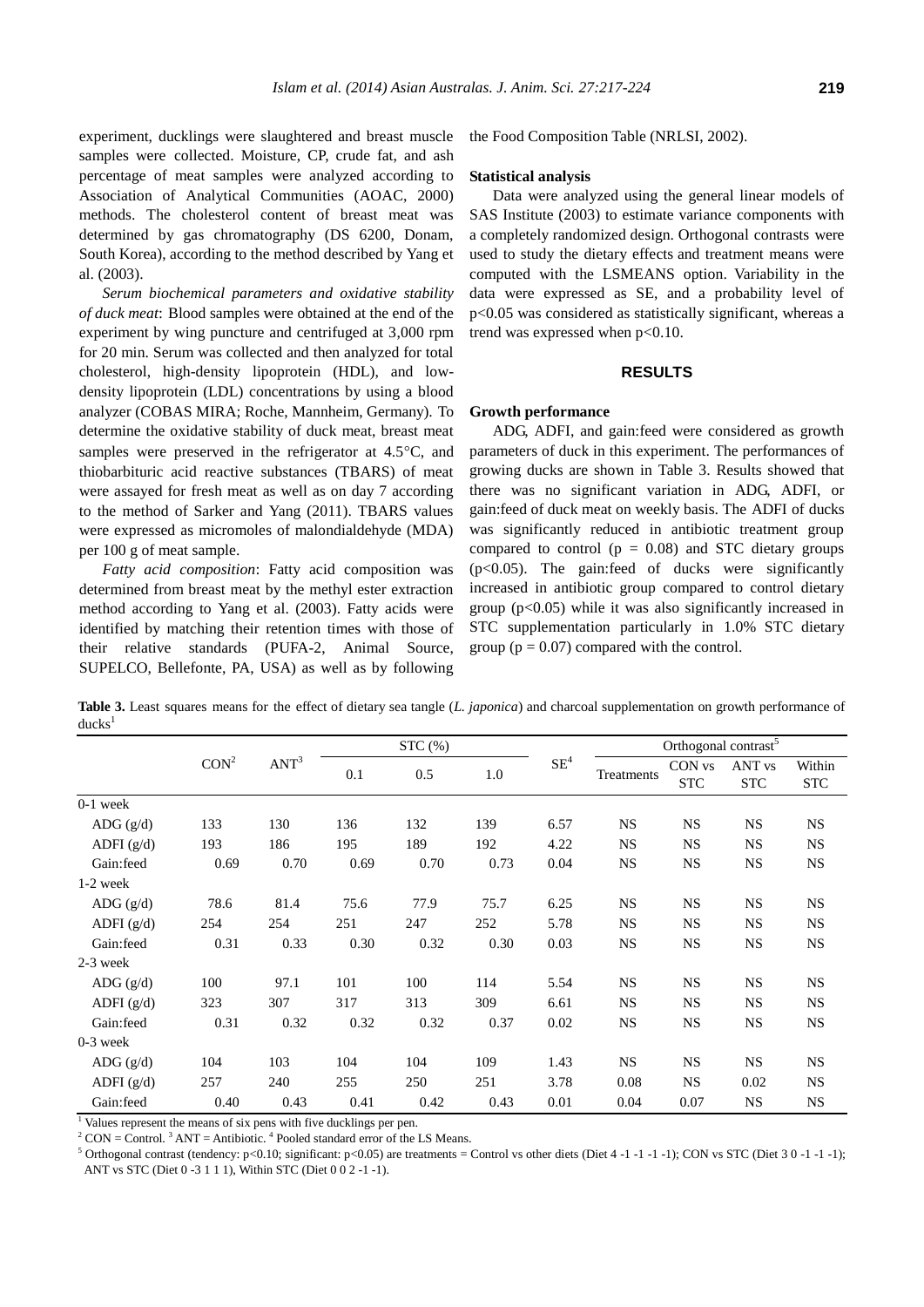| composition (per 100 $\mu$ ) or duen meat |                  |                  |        |      |      |        |                                  |                      |                      |                      |  |
|-------------------------------------------|------------------|------------------|--------|------|------|--------|----------------------------------|----------------------|----------------------|----------------------|--|
|                                           |                  |                  | STC(%) |      |      |        | Orthogonal contrast <sup>3</sup> |                      |                      |                      |  |
|                                           | CON <sup>2</sup> | ANT <sup>3</sup> | 0.1    | 0.5  | 1.0  | $SE^4$ | Treatments                       | CON vs<br><b>STC</b> | ANT vs<br><b>STC</b> | Within<br><b>STC</b> |  |
| Moisture $(g)$                            | 76.7             | 76.1             | 77.1   | 76.8 | 76.5 | 0.64   | NS                               | NS                   | NS                   | <b>NS</b>            |  |
| Crude ash $(g)$                           | 1.67             | 1.94             | 1.86   | 2.65 | 1.30 | 0.20   | NS                               | NS                   | NS                   | NS                   |  |
| Crude fat $(g)$                           | 0.51             | 0.51             | 0.32   | 0.50 | 0.63 | 0.06   | NS                               | NS                   | NS                   | 0.004                |  |
| CP(g)                                     | 20.8             | 20.5             | 20.1   | 20.7 | 20.8 | 0.67   | NS                               | NS                   | NS                   | <b>NS</b>            |  |
| Cholesterol $(mg/g)$                      | 79.7             | 80.4             | 78.4   | 80.1 | 80.1 | 0.62   | NS                               | NS                   | NS                   | 0.04                 |  |

**Table 4.** Least squares means for the effect of dietary sea tangle (*L. japonica*) and charcoal supplementation on the chemical composition (per  $100$  g) of duck meat<sup>1</sup>

<sup>1</sup> Values represent the means of six pens with five ducklings per pen.

 $2^2$  CON = Control.  $3$  ANT = Antibiotic.  $4$  Pooled standard error of the LS Means.

<sup>5</sup> Orthogonal contrast (tendency: p<0.10; significant: p<0.05) are treatments = Control vs other diets (Diet 4 -1 -1 -1); CON vs STC (Diet 3 0 -1 -1-1); ANT vs STC (Diet 0 -3 1 1 1), Within STC (Diet 0 0 2 -1 -1).

#### **Duck breast muscle composition**

The chemical compositions of duck breast muscle are represented in Table 4. There was no significant variation in moisture, crude ash and CP content of duck meat among the treatment groups. Although there was no significant effect of STC dietary groups on crude fat content of duck meat compared to control or antibiotic, a significant difference was observed within STC dietary groups which was most pronounced in the  $1.0\%$  STC dietary groups (p<0.05). The cholesterol concentration of duck meat remained unaffected among the treatments, except for the 1.0% STC dietary supplementation where it was significantly reduced  $(p<0.05)$ .

# **Serum biochemical parameters and oxidative stability of duck meat**

Serum cholesterol, HDL, and LDL concentrations are shown in Table 5. There was no significant change in the total cholesterol concentration of duck serum among the dietary groups. There was an increasing trend of HDL concentration with an increasing rate of STC supplementation and was significantly higher  $(p<0.05)$  in 1.0% STC group compared to 0.1% STC group. The highest LDL concentration observed in 0.5% STC dietary group which was significantly different from the 0.1% and 1.0% STC dietary groups ( $p = 0.06$ ). The oxidative stability of duck meat is represented in the Table 6. The TBARS value

**Table 5.** Least squares means for the effect of dietary sea tangle (*L. japonica*) and charcoal supplementation on serum biochemical parameters of duck  $(mg/dL)^1$ 

|                   |                  |                  | STC(%) |      |      |        | Orthogonal contrast <sup>5</sup> |            |                   |            |
|-------------------|------------------|------------------|--------|------|------|--------|----------------------------------|------------|-------------------|------------|
|                   | CON <sup>2</sup> | ANT <sup>3</sup> | 0.1    | 0.5  | 1.0  | $SE^2$ | Treatments                       | CON vs     | ANT <sub>vs</sub> | Within     |
|                   |                  |                  |        |      |      |        |                                  | <b>STC</b> | <b>STC</b>        | <b>STC</b> |
| Total cholesterol | 173              | 170              | 171    | 175  | 175  | 3.67   | NS                               | NS         | NS                | <b>NS</b>  |
| HDL <sup>6</sup>  | 99.3             | 101              | 91.0   | 102  | 106  | 3.00   | NS                               | NS         | NS                | 0.001      |
| $LDL^7$           | 35.3             | 34.7             | 30.7   | 38.3 | 33.7 | 2.01   | NS                               | NS         | NS                | 0.06       |

 $\frac{1}{1}$  Values represent the means of six pens with five ducklings per pen.

 $2^2$  CON = Control.  $3$  ANT = Antibiotic.  $4$  Pooled standard error of the LS Means.

<sup>5</sup> Orthogonal contrast (tendency: p<0.10; significant: p<0.05) are treatments = Control vs other diets (Diet 4 -1 -1 -1); CON vs STC (Diet 3 0 -1 -1 -1); ANT vs STC (Diet 0 -3 1 1 1), Within STC (Diet 0 0 2 -1 -1).

 $6$  HDL = High density lipoprotein cholesterol.  $7$  LDL = Low density lipoprotein cholesterol.

**Table 6.** Least squares means for the effect of dietary sea tangle (*L. japonica*) and charcoal supplementation on meat thiobarbituric acid reactive substances (TBARS) value of duck breast muscle

|       |                  |                  | STC(%) |       |       |        | Orthogonal contrast <sup>5</sup> |                      |                                 |                      |  |
|-------|------------------|------------------|--------|-------|-------|--------|----------------------------------|----------------------|---------------------------------|----------------------|--|
|       | CON <sup>2</sup> | ANT <sup>3</sup> | 0.1    | 0.5   | 0.1   | $SE^4$ | Treatments                       | CON vs<br><b>STC</b> | ANT <sub>vs</sub><br><b>STC</b> | Within<br><b>STC</b> |  |
| Fresh | . . 50           | .30              | 1.15   | .40   | .40   | 0.11   | NS                               | NS                   | NS                              | 0.08                 |  |
| Day 7 | 48.70            | 48.40            | 21.60  | 34.50 | 39.20 | . 67   | < 0.0001                         | < 0.0001             | < 0.0001                        | < 0.0001             |  |

 $\frac{1}{1}$  Values represent the means of six pens with five ducklings per pen.

 $2^2$  CON = Control.  $3$  ANT = Antibiotic.  $4$  Pooled standard error of the LS Means.

<sup>5</sup> Orthogonal contrast (tendency: p<0.10; significant: p<0.05) are treatments = Control vs other diets (Diet 4 -1 -1 -1); CON vs STC (Diet 3 0 -1 -1-1); ANT vs STC (Diet 0 -3 1 1 1), Within STC (Diet 0 0 2 -1 -1).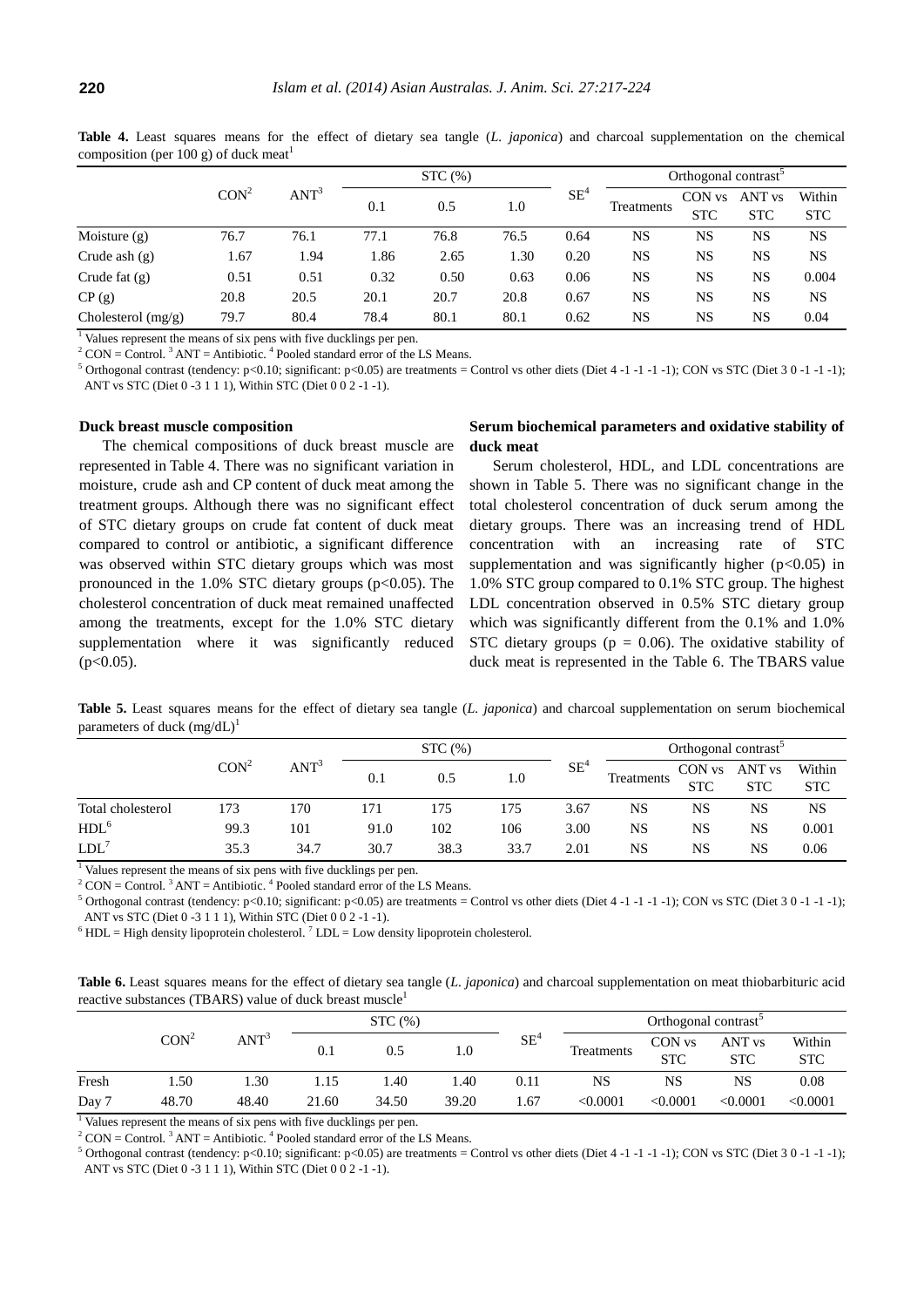of fresh duck meat did not show any significant variation among the treatment groups although the 0.1% STC dietary group displayed a lower tendency ( $p = 0.08$ ). However, after 1 week of preservation at  $4^{\circ}$ C, the highest TBARS values were observed in the control and antibiotic groups, whereas the STC dietary groups showed a reduced TBARS value, particularly in the  $0.1\%$  STC dietary group (p<0.05).

## **Fatty acid composition**

Total fatty acid compositions of fresh duck meat are presented in Table 7. Among individual fatty acids, myristic acid content increased significantly ( $p = 0.06$ ) in 0.1% STC supplementation compared to control. Considering individual polyunsaturated fatty acids, increased linoleic acid content was found in both 0.5% and 1.0% STC dietary groups compared to 0.1% STC supplementation. The eicosadienoic acid content was significantly increased (p<0.05) by 0.1% and 0.5% STC dietary supplementation compared to antibiotic treatment whereas it did not differ from the control group. The eicosapentaenoic acid (EPA) content of duck meat significantly decreased ( $p = 0.0001$ ) in all dietary groups compared to control. Among the STC supplemented group 1.0% STC showed a significant increase  $(p<0.05)$  of EPA content compared to antibiotic and other dose levels ( $p<0.05$ ). Supplementation of 0.5% STC significantly increased the docosahexaenoic acid content of duck meat compared to control  $(p<0.05)$ whereas, it did not differ with antibiotic group. There was no variation in the total concentration of saturated fatty acid (SFA), unsaturated fatty acid (UFA) and monounsaturated fatty acid (MUFA) among the treatments. The polyunsaturated fatty acids (PUFA) showed an increasing tendency in 0.5% and 1.0% STC dietary groups ( $p = 0.08$ ) compared to 0.1% STC supplementation. The UFA/SFA ratio increased significantly ( $p = 0.08$ ) in STC dietary group than control group particularly in 1.0% STC dietary group. The MUFA/SFA ratio also significantly increased upon antibiotic and STC supplementation ( $p = 0.05$ ) compared with the control dietary group. The concentration of omega-3 fatty acids was elevated in the STC dietary

**Table 7.** Least squares means for the effect of dietary sea tangle (*L. japonica*) and charcoal supplementation on fatty acid composition (% of total fatty acids) of duck meat<sup>1</sup>

|                 |                  |                  | STC (%) |      |         |        | Orthogonal contrast <sup>5</sup> |                      |                                 |                      |  |
|-----------------|------------------|------------------|---------|------|---------|--------|----------------------------------|----------------------|---------------------------------|----------------------|--|
|                 | CON <sup>2</sup> | ANT <sup>3</sup> | 0.1     | 0.5  | $1.0\,$ | $SE^4$ | Treatments                       | CON vs<br><b>STC</b> | ANT <sub>vs</sub><br><b>STC</b> | Within<br><b>STC</b> |  |
| C14:0           | 2.46             | 2.99             | 3.16    | 2.92 | 2.90    | 0.23   | 0.06                             | 0.07                 | <b>NS</b>                       | <b>NS</b>            |  |
| C16:0           | 21.7             | 20.5             | 21.7    | 20.8 | 21.1    | 0.68   | <b>NS</b>                        | <b>NS</b>            | <b>NS</b>                       | $_{\rm NS}$          |  |
| C18:0           | 7.88             | 7.91             | 6.90    | 7.24 | 6.49    | 0.57   | <b>NS</b>                        | <b>NS</b>            | <b>NS</b>                       | $_{\rm NS}$          |  |
| C16:1           | 2.83             | 2.42             | 2.75    | 2.82 | 3.58    | 0.34   | <b>NS</b>                        | <b>NS</b>            | <b>NS</b>                       | <b>NS</b>            |  |
| $C18:1(n-9)$    | 48.7             | 51.1             | 51.1    | 49.7 | 49.1    | 1.09   | <b>NS</b>                        | <b>NS</b>            | <b>NS</b>                       | <b>NS</b>            |  |
| $C20:1(n-9)$    | 0.62             | 0.76             | 0.56    | 0.77 | 0.85    | 0.20   | <b>NS</b>                        | <b>NS</b>            | <b>NS</b>                       | $_{\rm NS}$          |  |
| $C18:2(n-6)$    | 12.8             | 11.8             | 10.8    | 13.0 | 13.1    | 0.73   | $_{\rm NS}$                      | $_{\rm NS}$          | <b>NS</b>                       | 0.03                 |  |
| $C20:2(n-6)$    | 0.72             | 0.35             | 0.82    | 0.79 | 0.57    | 0.12   | $_{\rm NS}$                      | <b>NS</b>            | 0.02                            | <b>NS</b>            |  |
| $C18:3(n-3)$    | 0.59             | 0.60             | 0.61    | 0.74 | 0.76    | 0.08   | $_{\rm NS}$                      | <b>NS</b>            | <b>NS</b>                       | $_{\rm NS}$          |  |
| $C22:4(n-6)$    | 0.83             | 0.99             | 0.90    | 0.91 | 0.78    | 0.12   | <b>NS</b>                        | <b>NS</b>            | $_{\rm NS}$                     | $_{\rm NS}$          |  |
| $C20:5(n-3)$    | 0.79             | 0.23             | 0.27    | 0.29 | 0.58    | 0.08   | < 0.0001                         | < 0.0001             | 0.03                            | $0.02\,$             |  |
| $C22:6(n-3)$    | 0.36             | 0.55             | 0.67    | 0.79 | 0.52    | 0.10   | 0.03                             | 0.02                 | <b>NS</b>                       | $_{\rm NS}$          |  |
| $\Sigma$ SFA    | 32.0             | 31.4             | 31.8    | 31.0 | 30.5    | 1.37   | $_{\rm NS}$                      | $_{\rm NS}$          | $_{\rm NS}$                     | $_{\rm NS}$          |  |
| $\Sigma$ UFA    | 68.2             | 68.8             | 68.5    | 69.8 | 69.8    | 2.25   | <b>NS</b>                        | $_{\rm NS}$          | <b>NS</b>                       | $_{\rm NS}$          |  |
| $\Sigma$ MUFA   | 52.1             | 54.2             | 54.4    | 53.3 | 53.5    | 1.41   | <b>NS</b>                        | <b>NS</b>            | <b>NS</b>                       | <b>NS</b>            |  |
| $\Sigma$ PUFA   | 16.1             | 14.6             | 14.1    | 16.4 | 16.3    | 1.02   | <b>NS</b>                        | <b>NS</b>            | <b>NS</b>                       | 0.08                 |  |
| <b>UFA/SFA</b>  | 2.14             | 2.20             | 2.17    | 2.26 | 2.30    | 0.05   | 0.08                             | 0.06                 | <b>NS</b>                       | 0.06                 |  |
| <b>MUFA/SFA</b> | 1.63             | 1.73             | 1.72    | 1.73 | 1.77    | 0.04   | 0.05                             | 0.05                 | <b>NS</b>                       | $_{\rm NS}$          |  |
| PUFA/SFA        | 0.50             | 0.46             | 0.44    | 0.54 | 0.53    | 0.02   | <b>NS</b>                        | <b>NS</b>            | 0.06                            | 0.0009               |  |
| $\Sigma$ n-3    | 1.39             | 0.83             | 0.88    | 1.03 | 1.33    | 0.14   | 0.003                            | 0.01                 | 0.04                            | 0.02                 |  |
| $\Sigma$ n-6    | 14.7             | 13.7             | 13.3    | 15.4 | 15.0    | 0.93   | <b>NS</b>                        | <b>NS</b>            | <b>NS</b>                       | 0.10                 |  |
| $n - 6/n - 3$   | 10.6             | 17.8             | 15.7    | 15.9 | 11.2    | 1.38   | 0.005                            | 0.02                 | 0.03                            | $_{\rm NS}$          |  |

<sup>1</sup> Values represent the means of six pens with five ducklings per pen.

 $2^2$  CON = Control.<sup>3</sup> ANT = Antibiotic.<sup>4</sup> Pooled standard error of the LS Means.

<sup>5</sup> Orthogonal contrast (tendency: p<0.10; significant: p<0.05) are treatments = Control vs other diets (Diet 4 -1 -1 -1); CON vs STC (Diet 3 0 -1 -1-1); ANT vs STC (Diet 0 -3 1 1 1), Within STC (Diet 0 0 2 -1 -1).

SFA = Total saturated fatty acids; UFA = Total unsaturated fatty acids; MUFA = Total monounsaturated fatty acids; PUFA = Total polyunsaturated fatty acids; n6 = Total n-6 polyunsaturated fatty acids; n-3 = Total n-3 polyunsaturated fatty acids.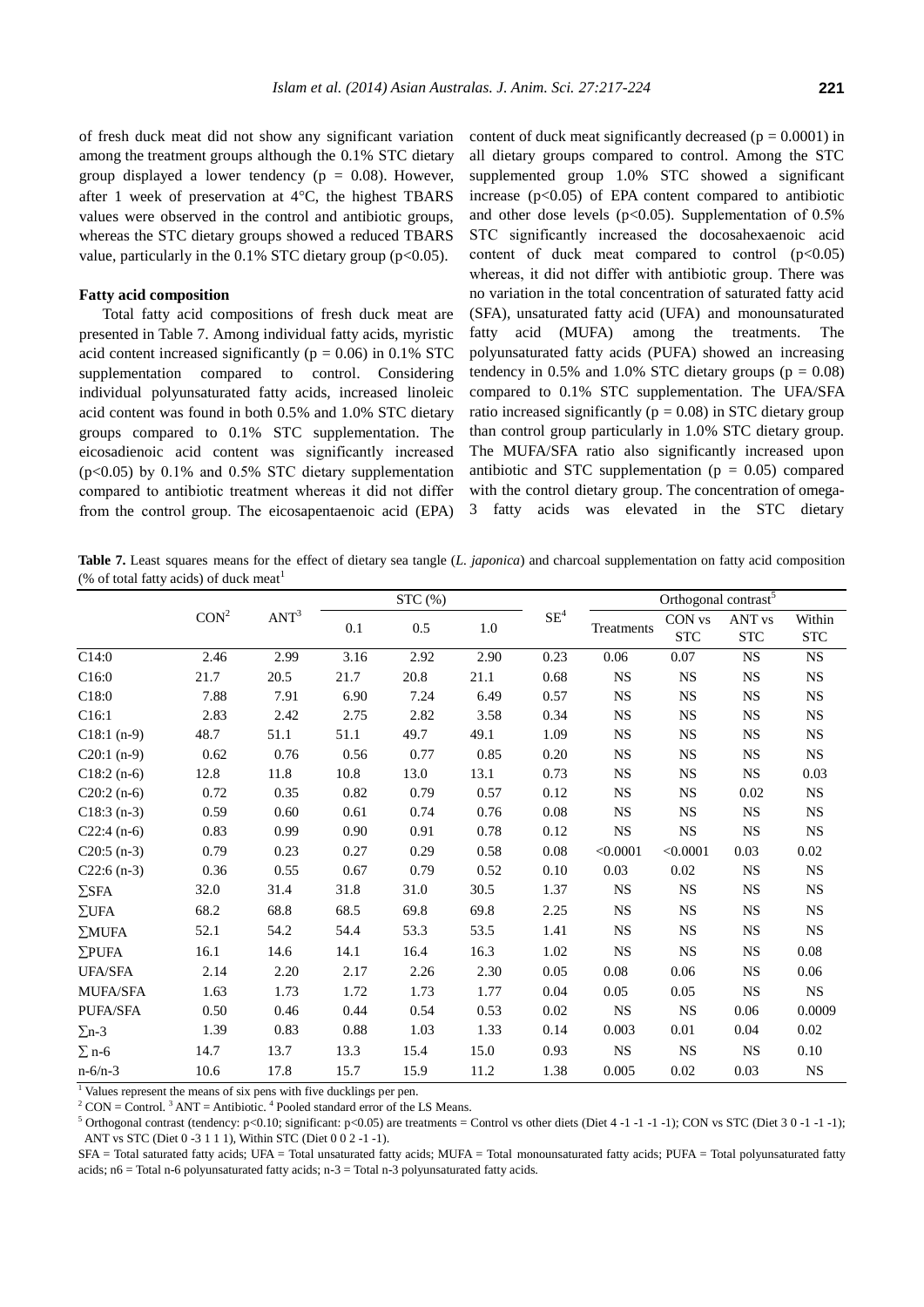supplementation compared to the antibiotic group  $(p<0.05)$ particularly rich in 1.0% STC dietary group whereas the lowest content of omega-6 fatty acid was found in 0.1% STC supplementation. A reduced ratio of n-6/n-3 PUFA ratio was observed (p<0.05) upon STC supplementation which was also pronounced in 1.0% STC dietary groups  $(p<0.05)$ .

## **DISCUSSION**

The study was conducted to evaluate the combined effects of STC supplementation on the growth performance, meat characteristics, and fatty acid composition of growing duck in comparison to antibiotic use. Considering individual weeks, there was no significant variation in ADG, ADFI, or gain:feed between antibiotic and STC dietary groups, which could be due to the combined effect of STC supplementation. You et al. (2009) reported that consumption of sea tangle powder reduced average body weight in Korean female college students. In contrast, Kutlu and Ü nsal (1998) reported that supplementation of wood charcoal improved feed efficiency and body weight gain in broilers. The improvement in gain:feed and reduction of ADFI during overall (0 to 3 week) period in growing ducks by STC supplementation also was supported by the findings of Kutlu and Ü nsal (1998) and Vidanarachchi et al. (2009).

Although higher than 76% moisture in meat was observed in the treatment groups, there was no significant variation in CP content, which supports the results of Leonard (2010) that seaweed contains higher moisture with a protein content less than 5%. Aguilera-Morales et al. (2005) reported that most algae species contain all of the essential amino acids for vertebrates at higher levels than an equivalent weight of soybeans. In this study, control and antibiotic diets did not have any extra effect on duck meat composition. Burtin (2003) and Polat and Ozogul (2008) reported the lipid content of seaweeds ranges from 1% to 5% of dry weight. Kutlu and Ü nsal (1998) reported that supplementation of charcoal to the diets tended to reduce abdominal fat weight and abdominal fat percentage, while having no significant effects on carcass yield. The crude fat content of different dietary groups showed no significant difference except in 0.1% STC supplemented group which could be due to the combined effect of sea tangle and charcoal.

The higher concentrations of HDL and lower concentration of LDL in the STC diet groups could be due to the combined effect of STC on duck meat, as sea tangle possesses several biological activities such as antioxidant activity, anti-mutagenic activity (Park et al., 2009). Xu et al. (2013) and Suetsuna (2001) reported antioxidant and antimutagenic effects of seaweed reduced the LDL values

and increased the HDL values through strengthening enzyme activity. Dietary supplementation of STC did not affect the TBARS value of fresh duck meat, which corroborates the observations of Lee (2004) in rats. The reduced TBARS concentration of duck meat preserved for 1 week upon SCT supplementation may be due to the antioxidant effect of sea tangle.

The higher concentrations of polyunsaturated fatty acids in the STC dietary group were due to the presence of phospholipids and glycolipids. When there is a reduction of environmental temperature, seaweed can accumulate PUFAs, which are consistent with the present study and also support the fact that species living in cold regions contain more PUFAs than those living at higher temperatures (Holdt and Kraan, 2011). The elevated concentration of omega-3 fatty acids in the STC dietary group also supports the findings of Pulz and Gross (2004) and Plaza et al. (2010), who found that seaweed contains substantial amounts of omega-3 fatty acids, which are substances of particular interest in animal feeding due to their anti-microbial and antioxidant properties as well as their biofortification ability of animal products (Kouba and Mourot, 2011). The omega-3 fatty acid concentration in antibiotic treatment was reduced which may be due to the lower activity of the glutathione peroxidase and catalase enzyme activities in antibiotic dietary group. Sukoyan et al. (2005) reported decreased glutathione peroxidase enzyme activity of the glutathione-associated antioxidant system, after treatment with antibiotics. Addition of PUFAs to animal feed resulted in biofortification of animal products as they are essential for human (Gladine et al., 2007; Kouba and Mourot, 2011). Studies have shown that feeding of animals with omega-3 fatty acids increases the content of these substances in milk and meat (Kouba, 2011).

## **IMPLICATIONS**

During the last few decades, antibiotic was extensively used as a growth promoter in the poultry sector and their residual effect is important in terms of public health concerns. The most challenging objective of this study was to mitigate the use of antibiotics in duck production by utilizing unconventional feed resources. The results of this study revealed that, supplementation of STC had no adverse effect on the overall growth performance of growing ducks which was more or less similar to antibiotics. In addition, STC feeding strategy had no significant effect on the chemical composition of duck breast meat except fat content which was increased in 1.0% STC dietary group. An increased HDL concentration was found in 1.0% STC supplemented groups, whereas LDL concentration was low in 0.1% and 1.0% STC groups. The concentration of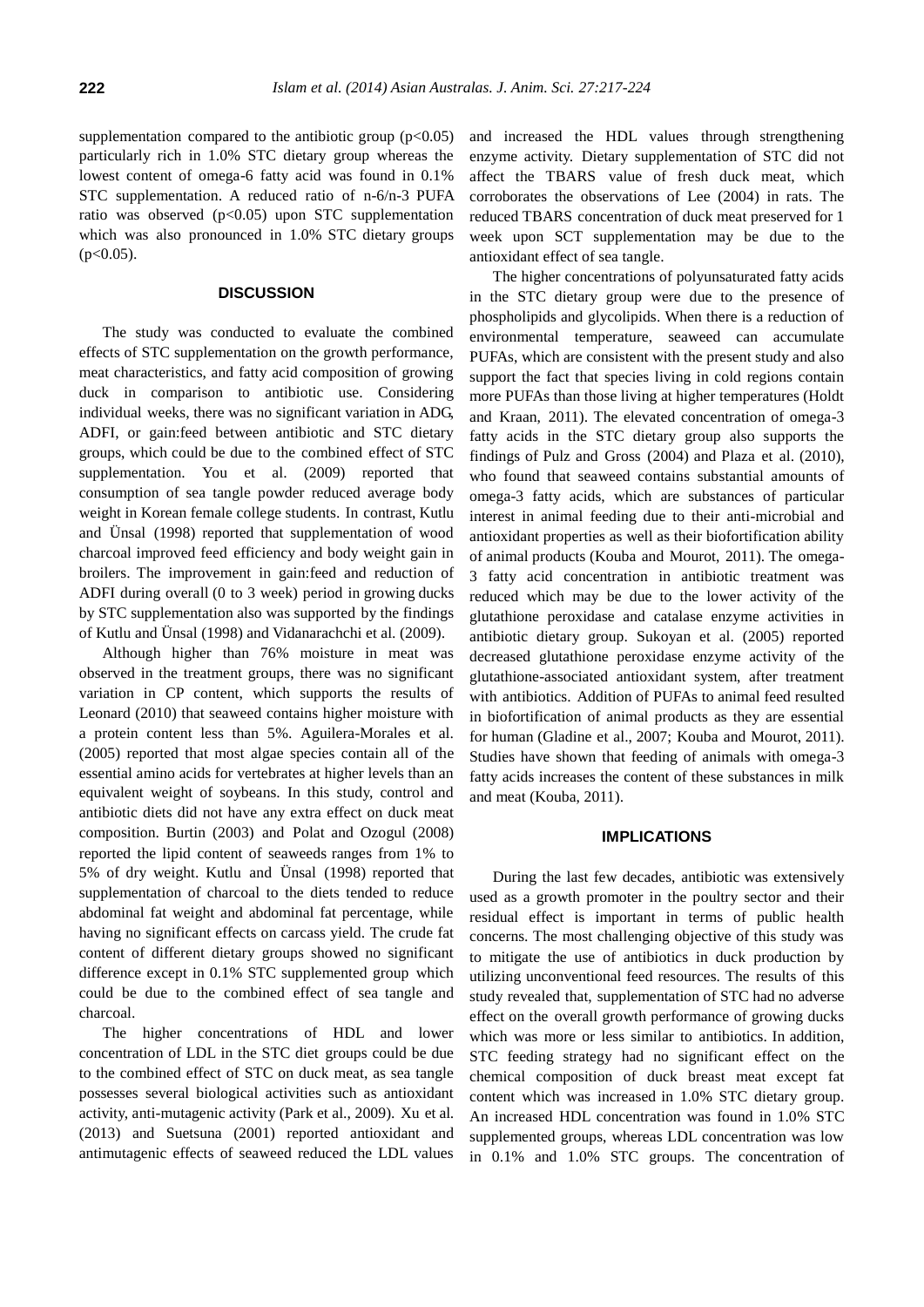omega-3 fatty acids was elevated whereas a reduced ratio of n-6/n-3 PUFA ratio was observed upon STC supplementation which was pronounced in 1.0% STC dietary groups. Therefore, it can be concluded that the dietary supplementation of 1.0% STC can be used as a potential alternative to antibiotics in duck production.

## **ACKNOWLEDGEMENT**

The study was supported by the NURI Agency, Republic of Korea.

#### **REFERENCES**

- Aguilera-Morales, M., M. Casas-Valdez, S. Carrillo-Domınguez, B. Gonzalez-Acosta, and F. Perez-Gil. 2005. [Chemical](http://www.sciencedirect.com/science/article/pii/S0889157504000122)  [composition and microbiological assays of marine algae](http://www.sciencedirect.com/science/article/pii/S0889157504000122)  *Enteromorpha* [spp. as a potential food source.](http://www.sciencedirect.com/science/article/pii/S0889157504000122) J. Food Compost. Anal. 18:79-88.
- Ahn, S. M., Y. K. Hong, G. S. Kwon and H. Y. Sohn. 2010. Evaluation of *in vitro* anticoagulation activity of 35 different seaweed extracts. J. Life Sci. 20:1640-1647.
- AOAC. 2000. Official methods of analysis. 17th edn. Association of Official Analytical Chemists, Washington, DC, USA.
- Asar, M. 1972. The use of some weeds in poultry nutrition. M. Sc. Thesis. Alexandria University.
- Athukorala, Y., K. W. Lee, S. K. Kim, and Y. J. Jeon. 2007. [Anticoagulant activity of marine green and brown algae](http://www.sciencedirect.com/science/article/pii/S0960852406003713)  [collected from Jeju Island in Korea.](http://www.sciencedirect.com/science/article/pii/S0960852406003713) Bioresour. Technol. 98:1711-1716.
- Bae, K. H., T. G. Ko, J. H. Kim, W. T. Cho, Y. K. Han, and I. K. Han. 1999. Use of metabolically active substances to substitute for antibiotics in finishing pigs. Korean J. Anim. Sci. 41:23-30.
- Blacow, N. W. 1972. Martindale. The Extra Pharmacopoeia 26th Edn. London.
- Burtin, P. 2003. Nutritional value of seaweeds. Electron. J. Environ. Agric. Food Chem. 2:498-503.
- Chandy, T. and C. P. Sharma. 1998. [Activated charcoal](http://jba.sagepub.com/content/13/2/128.short)  [microcapsules and their applications.](http://jba.sagepub.com/content/13/2/128.short) J. Biomater. Appl. 13:128-157.
- El-Deek, A. A. and A. M. Brikaa. 2009. [Effect of different levels](http://docsdrive.com/pdfs/ansinet/ijps/2009/1014-1021.pdf)  [of seaweed in starter and finisher diets in pellet and mash form](http://docsdrive.com/pdfs/ansinet/ijps/2009/1014-1021.pdf)  [on performance and carcass quality of ducks.](http://docsdrive.com/pdfs/ansinet/ijps/2009/1014-1021.pdf) Int. J. Poult. Sci. 8:1014-1021.
- Ferreira, L. G., M. D. Noseda, A. G. Gonçalves, D. R. B. Ducatti, M. T. Fujii, and M. E. R. Duarte. 2012. [Chemical structure of](http://www.sciencedirect.com/science/article/pii/S0008621511004897)  [the complex pyruvylated and sulfated agaran from the red](http://www.sciencedirect.com/science/article/pii/S0008621511004897)  seaweed *Palisada flagellifera* [\(Ceramiales, Rhodophyta\).](http://www.sciencedirect.com/science/article/pii/S0008621511004897) Carbohydr. Res. 347:83-94.
- Gladine, C., C. Morand, E. Rock, D. Bauchar, and D. Durand. 2007. [Plant extracts rich in polyphenols \(PERP\) are efficient](http://www.sciencedirect.com/science/article/pii/S0377840106003506)  [antioxidants to prevent lipoperoxidation in plasma lipids from](http://www.sciencedirect.com/science/article/pii/S0377840106003506)  [animals fed n-3 PUFA supplemented diets.](http://www.sciencedirect.com/science/article/pii/S0377840106003506) Anim. Feed Sci. Technol. 136:281-296.
- Gu, H. Y., Y. G. Liu, and Z. Z. Shu. 1988. Nutrient composition of marine algae and their feeding on broilers. Chinese J. Anim. Sci. 3:12-14.
- Holdt, S. L. and S. Kraan. 2011[. Bioactive compounds in seaweed:](http://link.springer.com/article/10.1007/s10811-010-9632-5#page-1)  [Functional food applications and legislation.](http://link.springer.com/article/10.1007/s10811-010-9632-5#page-1) J. Appl. Phycol. 23:543-597.
- Kim, S. J., S. N. Woo, H. Y. Yun, S. S. Yum, E. S. Choi, and J. R. Do. 2005. Total phenolic contents and biological activities of Korean seaweed extracts. Food Sci. Biotechnol. 14:798- 802.
- Kouba, M. and J. Mourot. 2011. [A review of nutritional effects on](http://www.sciencedirect.com/science/article/pii/S030090841000088X)  [fat composition of animal products with special emphasis on](http://www.sciencedirect.com/science/article/pii/S030090841000088X)  [n-3 polyunsaturated fatty acids.](http://www.sciencedirect.com/science/article/pii/S030090841000088X) Biochimie 93:13-17.
- Kutlu, H. R. and I. Ü nsal. 1998. [Effects of dietary wood charcoal](http://www.tandfonline.com/doi/abs/10.1080/00071669888214?journalCode=cbps20)  [on performance and fatness of broiler chicks.](http://www.tandfonline.com/doi/abs/10.1080/00071669888214?journalCode=cbps20) Br. Poult. Sci. 39:S31-S32.
- Lee, K. S., Y. S. Choi, and J. S. Seo. 2004. [Sea tangle](http://online.liebertpub.com/doi/abs/10.1089/1096620041223996)  [supplementation lowers blood glucose and supports](http://online.liebertpub.com/doi/abs/10.1089/1096620041223996)  [antioxidant](http://online.liebertpub.com/doi/abs/10.1089/1096620041223996) systems in streptozotocin-induced diabetic rats. J. Med. Food. 7:130-135.
- Leonard, S. G., T. Sweeney, K. M. Pierce, B. Bahar, B. P. Lynch, and J. V. O'Doherty. 2010. [The effects of supplementing the](http://www.livestockscience.com/article/S1871-1413(10)00330-6/abstract)  [diet of the sow with seaweed extracts and fish oil on aspects of](http://www.livestockscience.com/article/S1871-1413(10)00330-6/abstract)  [gastrointestinal health and performance of the weaned piglet.](http://www.livestockscience.com/article/S1871-1413(10)00330-6/abstract) Livest. Sci. 134:135-138.
- Maurice, D. V., J. E. Jones, C. R. Dillon, and J. M. Weber. 1984. [Chemical composition and nutritional value of](http://ps.fass.org/content/63/2/317.short) *Brazilian elodea* [Egeria densa for the chick.](http://ps.fass.org/content/63/2/317.short) Poult. Sci. 63:317-323.
- NRC (National Research Council). 1994. [Nutrient requirements of](http://www.nap.edu/catalog.php?record_id=2114)  [poultry: Ninth Revised Edition. T](http://www.nap.edu/catalog.php?record_id=2114)he National Academies Press, Washington, DC, USA.
- NRLSI. 2002. Food composition table. 6th rev. edn. National Rural Living Science Institute. Rural Development Administration, South Korea.
- Okai, Y., K. Higashi-okai, and S. Nakamura. 1993. Identification of heterogenous antimutagenic activities in the extract of edible brown seaweeds, *Laminaria japonica* (Makonbu) and *Undaria pinnatifida* (Wakame), by the gene expression system in *Salmonella Typhimurium* (TA1535/pSK1002). Mutat. Res. 303:63-70.
- Park, P. J., E. K. Kim, S. J. Lee, S. Y. Park, D. S. Kang, B. M. Jung, K. S. Kim, J. Y. Je, and C. B. Ahn. 2009. Protective effects against  $H_2O_2$ -induced damage by enzymatic hydrolysates of an edible brown seaweed, sea tangle (*Laminaria japonica*). J. Med. Chem. 12:159-166.
- [Pew Campaign on Human Health and Industrial Farming.](http://www.pewhealth.org/projects/pew-campaign-on-human-health-and-industrial-farming-85899367226) 2013. Record-high antibiotic sales for meat and poultry production. Available at: [http://www.pewhealth.org/other-resource/record](http://www.pewhealth.org/other-resource/record-high-antibiotic-sales-for-meat-and-poultry-production-85899449119)[high-antibiotic-sales-for-meat-and-poultry-production-](http://www.pewhealth.org/other-resource/record-high-antibiotic-sales-for-meat-and-poultry-production-85899449119)[85899449119.](http://www.pewhealth.org/other-resource/record-high-antibiotic-sales-for-meat-and-poultry-production-85899449119)
- Plaza, M., S. Santoyo, L. Jaime, [G. García-Blairsy Reina,](http://www.sciencedirect.com/science/article/pii/S0731708509001939) [M.](http://www.sciencedirect.com/science/article/pii/S0731708509001939)  [Herrero,](http://www.sciencedirect.com/science/article/pii/S0731708509001939) F. [J. Señoráns,](http://www.sciencedirect.com/science/article/pii/S0731708509001939) and E. [Ibáñez.](http://www.sciencedirect.com/science/article/pii/S0731708509001939) 2010. [Screening for](http://www.sciencedirect.com/science/article/pii/S0731708509001939)  [bioactive compounds from algae.](http://www.sciencedirect.com/science/article/pii/S0731708509001939) J. Pharm. Biomed. Anal. 51:450-455.
- Polat, S. and Y. Ozogul. 2008. [Biochemical composition of some](http://informahealthcare.com/doi/abs/10.1080/09637480701446524)  [red and brown macro-algae from the Northeastern](http://informahealthcare.com/doi/abs/10.1080/09637480701446524)  [Mediterranean Sea.](http://informahealthcare.com/doi/abs/10.1080/09637480701446524) Int. J. Food Sci. Nutr. 59:566-572.
- Pulz, O. and W. Gross. 2004. [Valuable products from](http://link.springer.com/article/10.1007/s00253-004-1647-x)  [biotechnology of microalgae.](http://link.springer.com/article/10.1007/s00253-004-1647-x) Appl. Microbiol. Biotechnol. 65:635-648.
- Sarker, M. S. K. and C. J. Yang. 2011. Eosungcho (*Houttuynia cordata*) with multi strain probiotics as alternative to antibiotic for broiler production. J. Med. Plant Res. 5:4411-4417.